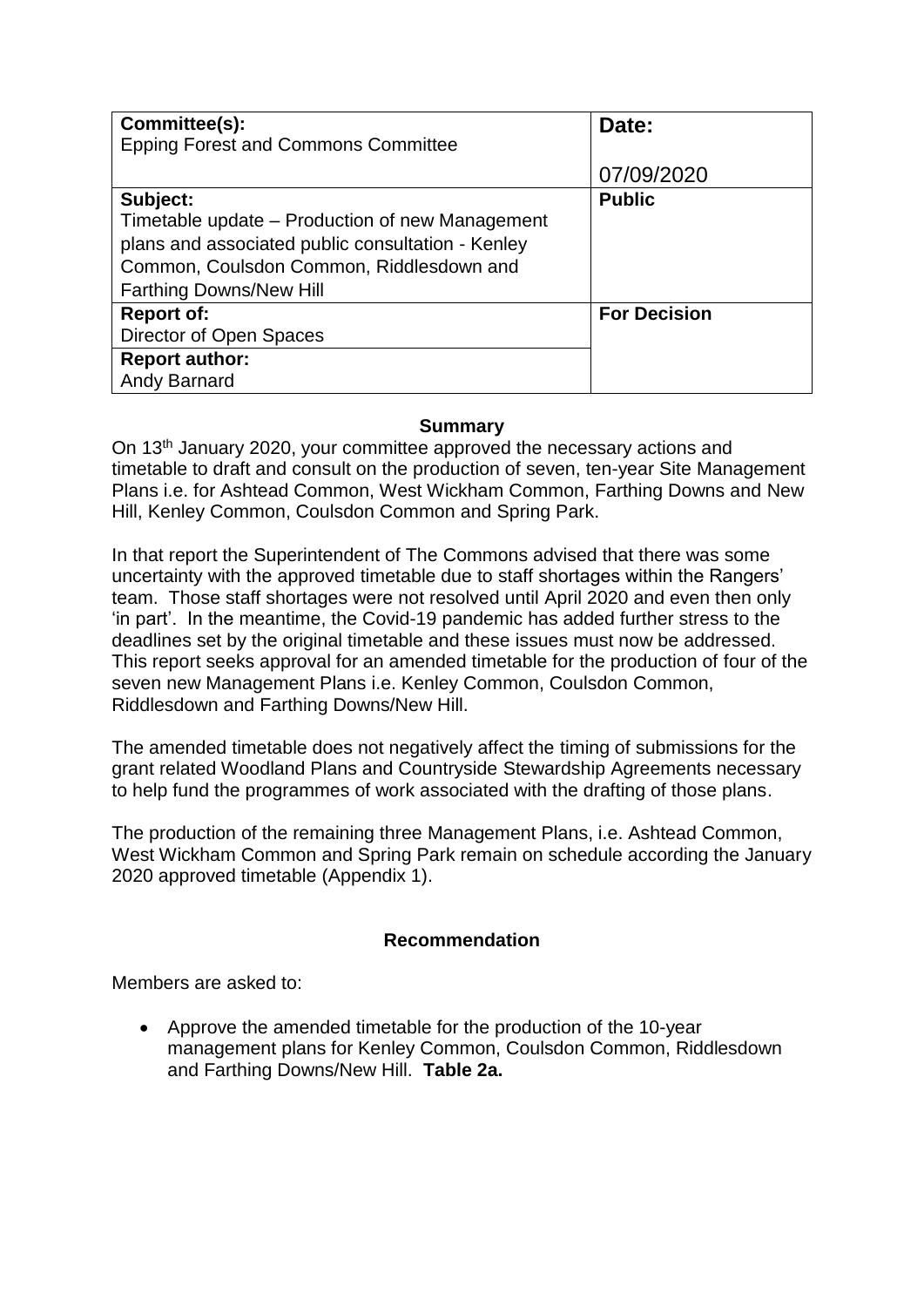# **Main Report**

# **Background**

- 1. On 13th January 2020, your committee approved the necessary actions and timetable to draft and consult on the production of seven, ten-year Site Management Plans i.e. for Ashtead Common, West Wickham Common, Farthing Downs and New Hill, Kenley Common, Coulsdon Common and Spring Park.
- 2. In paragraph's 12 and 20 of the January 2020 report, members were forewarned that the level of confidence in the Management Plans production timetable (extract shown as **Appendix 1**) was uncertain given the then significant staff shortages that would take months to resolve.
- 3. As such your Superintendent committed to providing an amended timetable, should the need arise, in September 2020 for consideration by this Committee.

## **Current Position**

- 4. The above mentioned staff shortages were partly resolved in April 2020 when two new Rangers and one part-time Support Service Assistant were appointed. However, the start of the management plan drafting process was necessarily delayed.
- 5. This position was further exacerbated by the Covid-19 pandemic that since March 2020 has required a very narrow management focus i.e. the delivery of essential service on the open spaces.
- 6. Given the above it has not been possible to meet the demands of the original Management Plan production timetable (Appendix 1) for four of the seven management plans i.e. Kenley Common, Coulsdon Common, Riddlesdown and Farthing Downs/New Hill.
- 7. The production of the remaining three management plans, i.e. Ashtead Common, West Wickham Common and Spring Park remain on schedule according the January 2020 approved timetable.

## **Proposal**

- 8. A 'twin track' approach to the production and consultations of the draft management plans is now proposed, i.e.
	- a. Ashtead Common, West Wickham Common follow the timetable approved by this committee in January 2020 (Appendix 1)
	- b. Farthing Downs and New Hill, Riddlesdown, Coulsdon Common and Kenley Common follow the amended timetable as proposed in Table 2a below.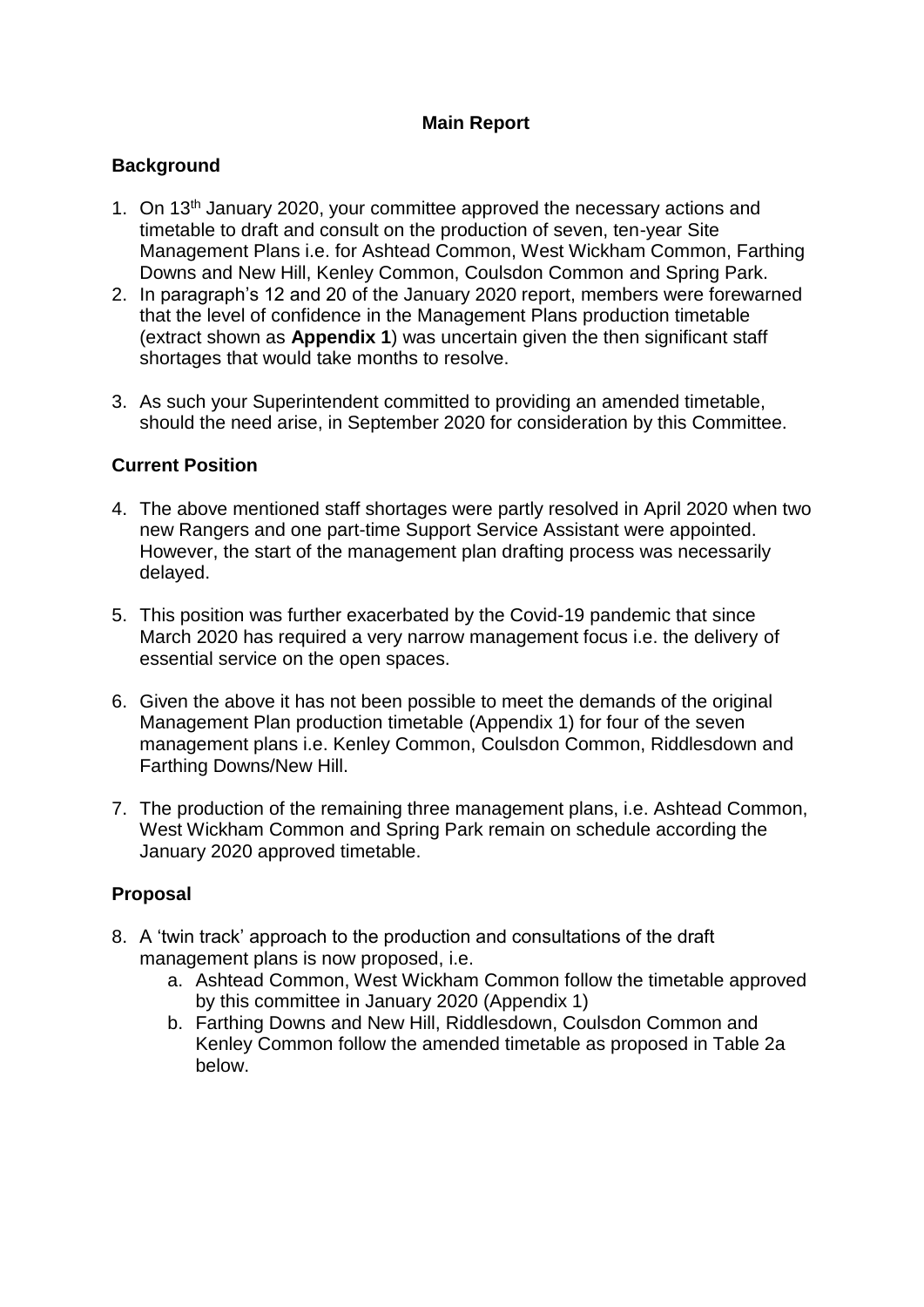#### **Table 2a. Timetable for Farthing Downs, Riddlesdown, Coulsdon and Kenley Commons**

| Sept 2020 - March 2021  | Produce 1 <sup>st</sup> draft new Management Plans.                                                                                                        |  |
|-------------------------|------------------------------------------------------------------------------------------------------------------------------------------------------------|--|
| March/ April 2021 2020  | Consult conservation specialists                                                                                                                           |  |
| April - July 2021       | Public Consultation on draft management plans including<br><b>WWCCSP Consultative Group.</b><br>Develop detailed work programmes linked to CSSG            |  |
| August - Oct 2021       | Assess consultation feedback and finalise management<br>plan.<br>Develop detailed work programmes linked to CSSG<br>Submission of CSSG to NE for approval. |  |
| Nov 2021                | Assess Equality issues arising from the draft plan process                                                                                                 |  |
| <b>Jan - March 2022</b> | Presentation of plans to WWCCSP Consultation Group                                                                                                         |  |
| March 2022              | EFCC 'decision report' on all management plans                                                                                                             |  |
| <b>March 2022</b>       | Submission of approved plans to Natural England for<br>ratification                                                                                        |  |
| 1 April 2022            | Start date of ratified Management Plans                                                                                                                    |  |
| <b>Key</b>              | <b>Consultation Phases</b>                                                                                                                                 |  |
|                         | <b>Development Phases</b>                                                                                                                                  |  |

## **Corporate & Strategic Implications**

9. The proposals in this report support the Corporate Business Plan as follows:

## **Contribute to a Flourishing Society**

- People enjoy good health and wellbeing
- Communities are cohesive and have the facilities they need

#### **Shape outstanding environments**

- Our Spaces are secure, resilient and well maintained.
- We have clean air, land and water and a thriving and sustainable environment

10.And the Open Spaces Business Plan outcomes:

- Open Spaces and Historic Sites are thriving and accessible
- Spaces enrich people's lives
- Business practices are responsible and sustainable